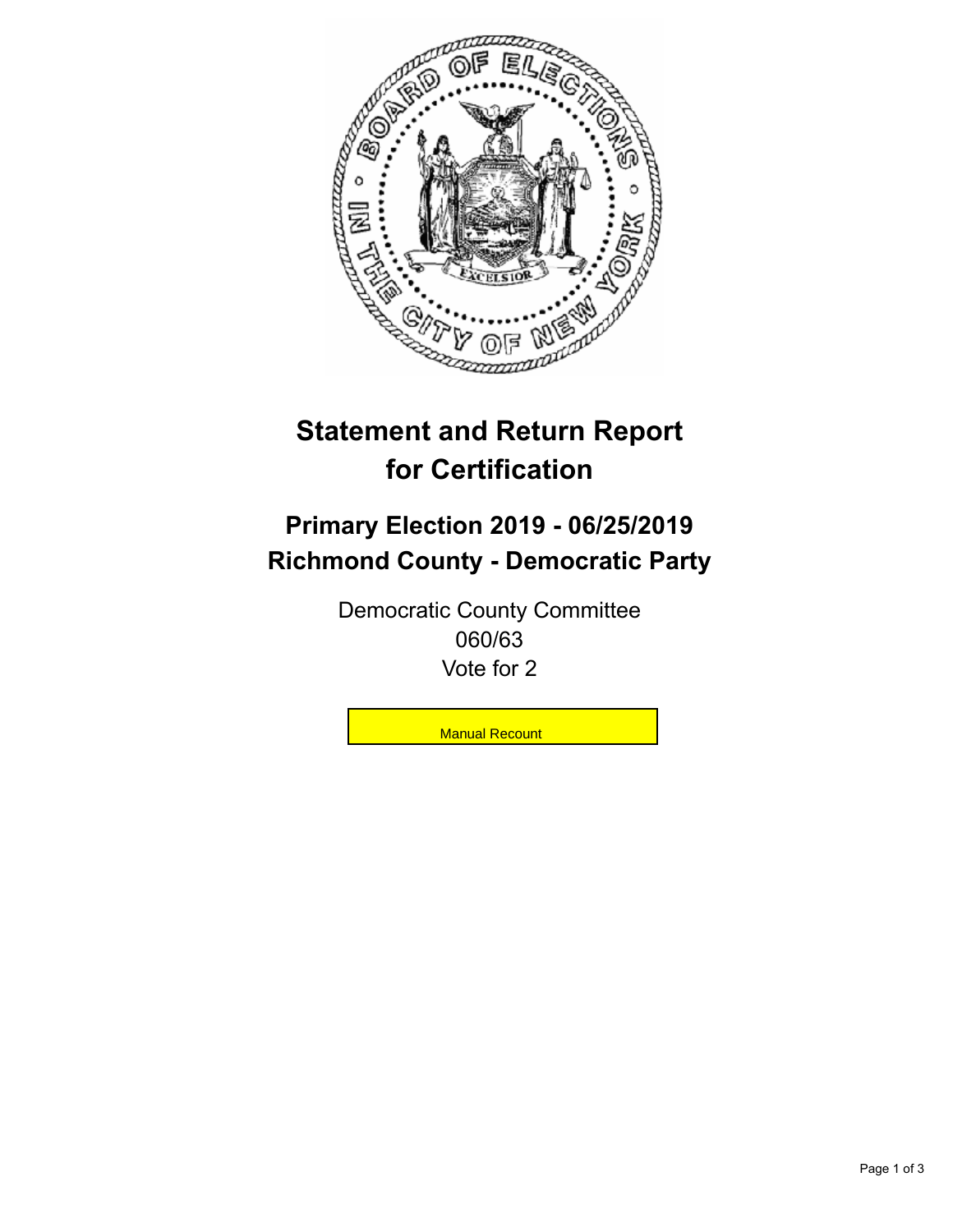

## **Assembly District 63**

| <b>Total Votes</b>                                       | 14       |
|----------------------------------------------------------|----------|
| <b>FATMA KAUSAR</b>                                      | 3        |
| <b>VANESSA MCGUINNESS</b>                                | 6        |
| <b>PETER CUSICK</b>                                      | 5        |
| <b>Total Applicable Ballots</b>                          |          |
| Less - Inapplicable Federal/Special Presidential Ballots | 0        |
| <b>Total Ballots</b>                                     |          |
| AFFIDAVIT                                                | 0        |
| ABSENTEE / MILITARY                                      |          |
| <b>MANUALLY COUNTED EMERGENCY</b>                        | $\Omega$ |
| <b>PUBLIC COUNTER</b>                                    | 6        |